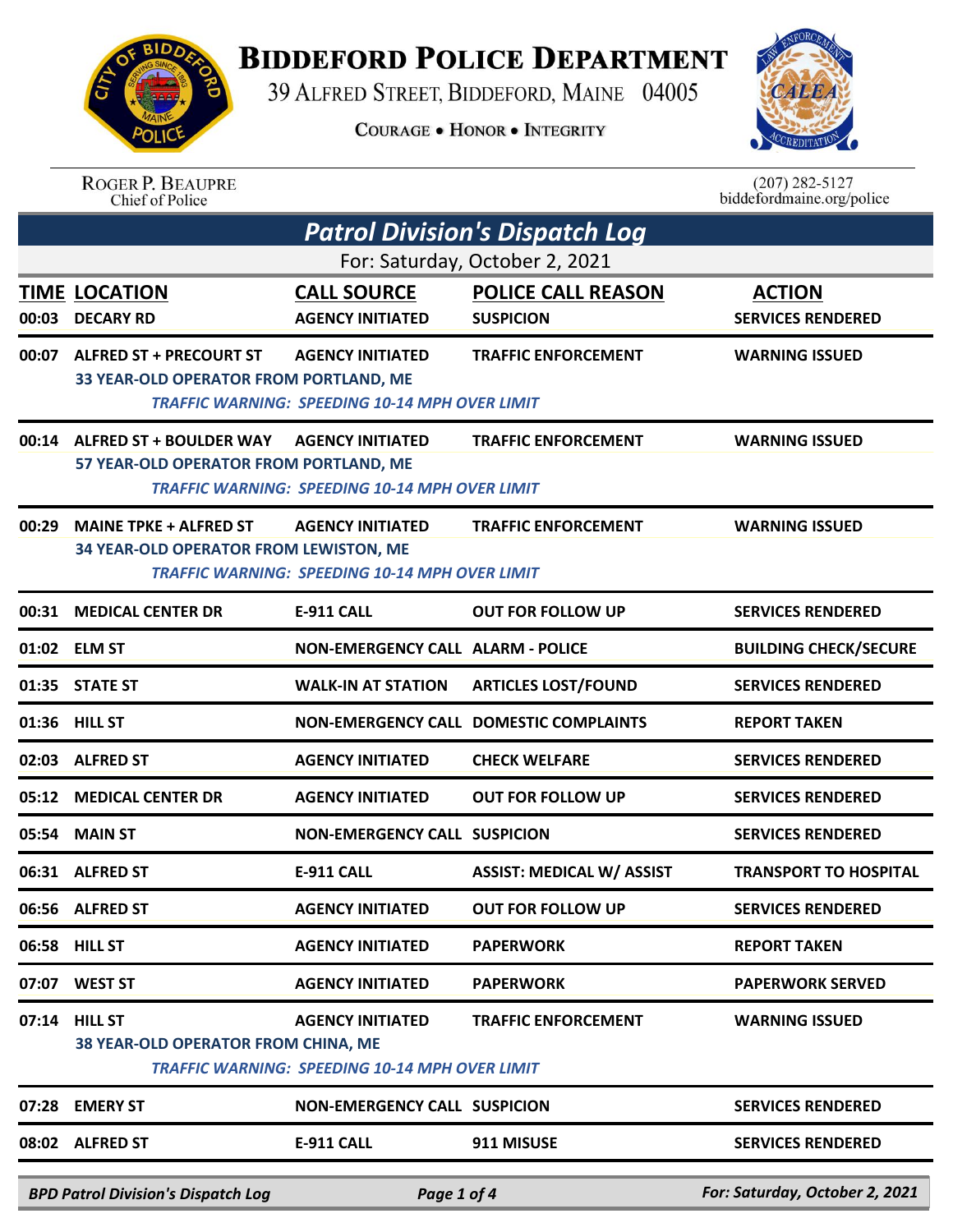| 08:12 | <b>TIME LOCATION</b><br><b>GUINEA RD + JOSHUA DR</b>                                                                                                                                       | <b>CALL SOURCE</b><br>NON-EMERGENCY CALL ANIMAL COMPLAINT                                 | <b>POLICE CALL REASON</b>                                                                       | <b>ACTION</b><br><b>SERVICES RENDERED</b> |  |
|-------|--------------------------------------------------------------------------------------------------------------------------------------------------------------------------------------------|-------------------------------------------------------------------------------------------|-------------------------------------------------------------------------------------------------|-------------------------------------------|--|
| 08:52 | <b>MAIN ST</b>                                                                                                                                                                             | <b>AGENCY INITIATED</b>                                                                   | <b>OUT FOR FOLLOW UP</b>                                                                        | <b>SERVICES RENDERED</b>                  |  |
|       | 08:58 ST MARYS ST                                                                                                                                                                          | <b>AGENCY INITIATED</b>                                                                   | <b>OUT FOR FOLLOW UP</b>                                                                        | <b>SERVICES RENDERED</b>                  |  |
|       | 09:12 KING ST                                                                                                                                                                              | NON-EMERGENCY CALL MESSAGE DELIVERY                                                       |                                                                                                 | <b>SERVICES RENDERED</b>                  |  |
| 09:46 | <b>WILSON ST</b>                                                                                                                                                                           | <b>AGENCY INITIATED</b>                                                                   | <b>PAPERWORK</b>                                                                                | <b>PAPERWORK NOT SERVED</b>               |  |
| 09:57 | <b>HARDING ST</b>                                                                                                                                                                          | <b>AGENCY INITIATED</b>                                                                   | <b>PAPERWORK</b>                                                                                | <b>PAPERWORK NOT SERVED</b>               |  |
|       | 10:41 HILL ST                                                                                                                                                                              | <b>NON-EMERGENCY CALL WARRANT ARREST</b>                                                  |                                                                                                 | <b>NEGATIVE CONTACT</b>                   |  |
|       | 10:52 BOULDER WAY                                                                                                                                                                          | <b>AGENCY INITIATED</b>                                                                   | <b>COMMUNITY ENGAGEMENT</b>                                                                     | <b>SERVICES RENDERED</b>                  |  |
|       | 11:07 HILL ST                                                                                                                                                                              |                                                                                           | NON-EMERGENCY CALL VEHICLE CRASH - POLICE ONLY                                                  | <b>REPORT TAKEN</b>                       |  |
|       | 11:13 POOL ST                                                                                                                                                                              | NON-EMERGENCY CALL ANIMAL COMPLAINT                                                       |                                                                                                 | <b>SERVICES RENDERED</b>                  |  |
| 11:15 | <b>ALFRED ST</b>                                                                                                                                                                           | NON-EMERGENCY CALL ANIMAL COMPLAINT                                                       |                                                                                                 | <b>SERVICES RENDERED</b>                  |  |
|       | 11:17 ALFRED ST<br><b>62 YEAR-OLD OPERATOR FROM SACO, ME</b>                                                                                                                               | <b>AGENCY INITIATED</b><br><b>TRAFFIC WARNING: SPEEDING 1-9 MPH OVER LIMIT</b>            | <b>TRAFFIC ENFORCEMENT</b>                                                                      | <b>WARNING ISSUED</b>                     |  |
|       | 11:22 ELM ST                                                                                                                                                                               | <b>WALK-IN AT STATION</b>                                                                 | <b>FRAUD / SCAM</b>                                                                             | <b>REPORT TAKEN</b>                       |  |
|       | 11:35 HILL ST<br>39 YEAR-OLD OPERATOR FROM NASHUA, NH                                                                                                                                      | <b>AGENCY INITIATED</b><br><b>TRAFFIC WARNING: SPEEDING 10-14 MPH OVER LIMIT</b>          | <b>TRAFFIC ENFORCEMENT</b>                                                                      | <b>WARNING ISSUED</b>                     |  |
|       | 11:42 HILL ST<br><b>65 YEAR-OLD OPERATOR FROM BIDDEFORD, ME</b>                                                                                                                            | <b>AGENCY INITIATED</b>                                                                   | <b>TRAFFIC ENFORCEMENT</b><br>TRAFFIC WARNING: OPERATE VEHICLE W/O VALID INSPECTION CERTIFICATE | <b>WARNING ISSUED</b>                     |  |
|       | 12:02 ELM ST                                                                                                                                                                               | <b>AGENCY INITIATED</b>                                                                   | <b>TRAFFIC ENFORCEMENT</b>                                                                      | <b>WARNING ISSUED</b>                     |  |
|       | 43 YEAR-OLD OPERATOR FROM OLD ORCHARD BEACH, ME<br><b>TRAFFIC WARNING: FAILING TO NOTIFY STATE OF NAME AND ADDRESS CHANGE</b><br><b>TRAFFIC WARNING: MOTOR VEHICLE FOLLOWING TOO CLOSE</b> |                                                                                           |                                                                                                 |                                           |  |
|       | 12:09 ELM ST + COLE RD<br>50 YEAR-OLD OPERATOR FROM SACO, ME                                                                                                                               | <b>AGENCY INITIATED</b><br><b>TRAFFIC CITATION: SPEEDING 10-14 MPH OVER LIMIT</b>         | <b>TRAFFIC ENFORCEMENT</b><br>TRAFFIC WARNING: OPERATE VEHICLE W/O VALID INSPECTION CERTIFICATE | <b>VSAC ISSUED</b>                        |  |
|       | 12:16 HORRIGAN CT                                                                                                                                                                          | <b>NON-EMERGENCY CALL CHECK WELFARE</b>                                                   |                                                                                                 | <b>SERVICES RENDERED</b>                  |  |
|       | 12:29 ST MARYS ST<br>29 YEAR-OLD OPERATOR FROM SACO, ME                                                                                                                                    | <b>AGENCY INITIATED</b><br><b>TRAFFIC WARNING: FAILURE TO OBEY TRAFFIC CONTROL DEVICE</b> | <b>TRAFFIC ENFORCEMENT</b><br>TRAFFIC WARNING: OPERATE VEHICLE W/O VALID INSPECTION CERTIFICATE | <b>WARNING ISSUED</b>                     |  |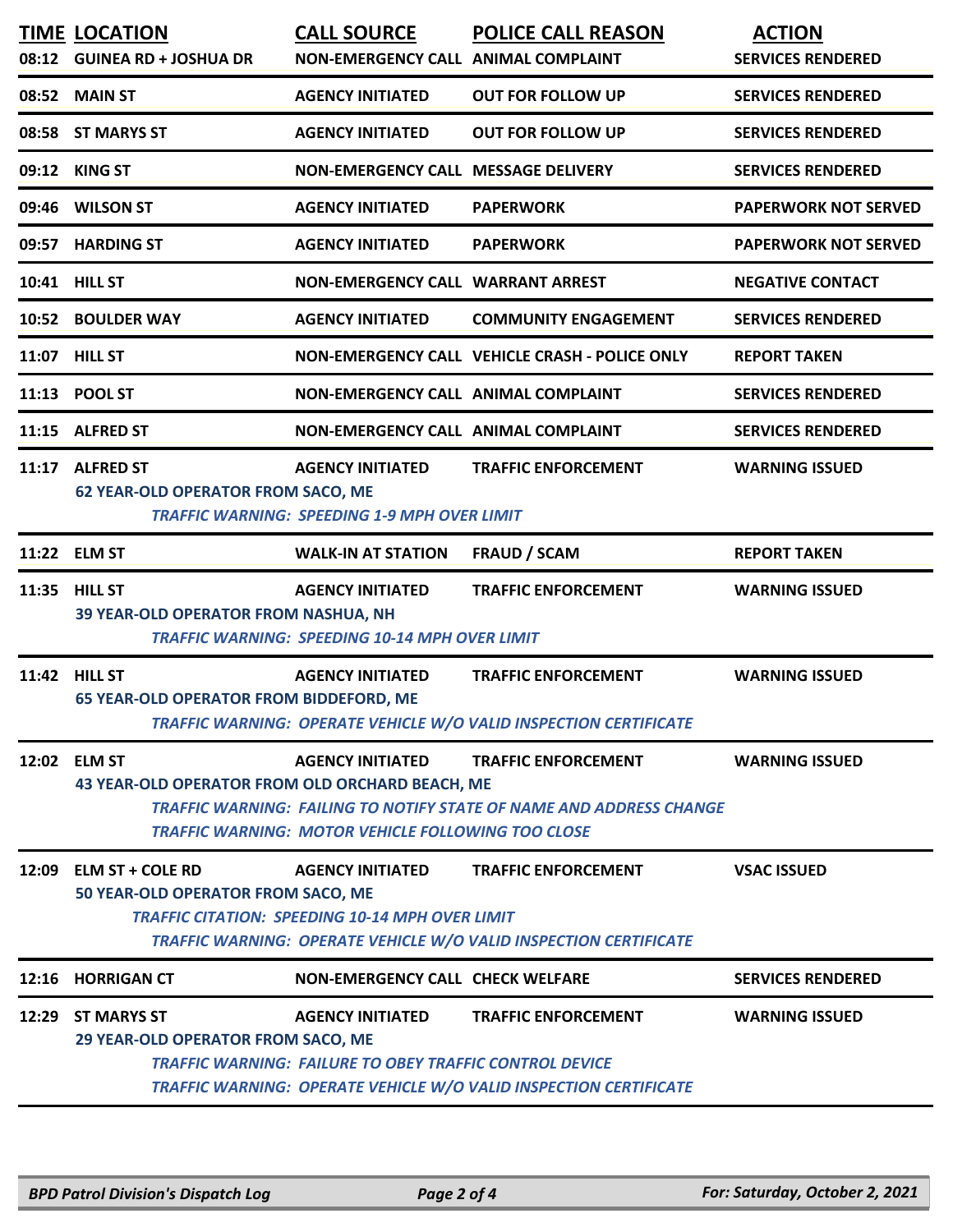| <b>TIME LOCATION</b><br>12:32 SOUTH ST                                      | <b>CALL SOURCE</b><br><b>AGENCY INITIATED</b>                                     | <b>POLICE CALL REASON</b><br><b>TRAFFIC ENFORCEMENT</b>                                                                                                                      | <b>ACTION</b><br><b>WARNING ISSUED</b> |
|-----------------------------------------------------------------------------|-----------------------------------------------------------------------------------|------------------------------------------------------------------------------------------------------------------------------------------------------------------------------|----------------------------------------|
| 72 YEAR-OLD OPERATOR FROM BIDDEFORD, ME                                     | <b>TRAFFIC WARNING: SPEEDING 10-14 MPH OVER LIMIT</b>                             |                                                                                                                                                                              |                                        |
| 12:38 PEARL ST                                                              | E-911 CALL                                                                        | <b>ANIMAL COMPLAINT</b>                                                                                                                                                      | <b>SERVICES RENDERED</b>               |
| 12:39 SACO FALLS WAY                                                        | <b>E-911 CALL</b>                                                                 | <b>MENTAL ILLNESS CASES</b>                                                                                                                                                  | <b>SERVICES RENDERED</b>               |
| 12:40 HIGHLAND ST + SOUTH ST<br><b>40 YEAR-OLD OPERATOR FROM BOSTON, MA</b> | <b>AGENCY INITIATED</b><br><b>TRAFFIC WARNING: SPEEDING 10-14 MPH OVER LIMIT</b>  | <b>TRAFFIC ENFORCEMENT</b>                                                                                                                                                   | <b>WARNING ISSUED</b>                  |
| 12:46 HIGHLAND ST<br>59 YEAR-OLD OPERATOR FROM BIDDEFORD, ME                | <b>AGENCY INITIATED</b><br><b>TRAFFIC CITATION: SPEEDING 10-14 MPH OVER LIMIT</b> | <b>TRAFFIC ENFORCEMENT</b><br><b>TRAFFIC CITATION: FAILING TO PRODUCE EVIDENCE OF VEHICLE INSURANCE</b><br>TRAFFIC WARNING: OPERATE VEHICLE W/O VALID INSPECTION CERTIFICATE | <b>VSAC ISSUED</b>                     |
| 13:17 OAK ST                                                                | E-911 CALL                                                                        | <b>SUSPICION</b>                                                                                                                                                             | <b>WARNING ISSUED</b>                  |
| 13:44 HILLS BEACH RD<br>21 YEAR-OLD OPERATOR FROM MERRIMAC, MA              | <b>AGENCY INITIATED</b><br><b>TRAFFIC WARNING: SPEEDING 10-14 MPH OVER LIMIT</b>  | <b>TRAFFIC ENFORCEMENT</b>                                                                                                                                                   | <b>WARNING ISSUED</b>                  |
| 14:18 ALFRED ST                                                             | <b>E-911 CALL</b>                                                                 | <b>VEHICLE CRASH - HIGH MECHANISM SERVICES RENDERED</b>                                                                                                                      |                                        |
| 14:37 ALFRED ST                                                             | <b>WALK-IN AT STATION</b>                                                         | <b>ASSIST CITIZEN</b>                                                                                                                                                        | <b>NO ACTION REQUIRED</b>              |
| <b>15:08 HILL ST</b>                                                        | <b>E-911 CALL</b>                                                                 | <b>DOMESTIC COMPLAINTS</b>                                                                                                                                                   | <b>REPORT TAKEN</b>                    |
| 15:11 WEST COLE RD                                                          | <b>E-911 CALL</b>                                                                 | <b>DISTURBANCE / NOISE</b>                                                                                                                                                   | <b>NEGATIVE CONTACT</b>                |
| 15:23 MOUNTAIN RD                                                           | NON-EMERGENCY CALL ANIMAL COMPLAINT                                               |                                                                                                                                                                              | <b>SERVICES RENDERED</b>               |
| 16:01 ALFRED ST                                                             | <b>NON-EMERGENCY CALL BOLO</b>                                                    |                                                                                                                                                                              | <b>SERVICES RENDERED</b>               |
| 16:54 ALFRED ST                                                             | <b>AGENCY INITIATED</b>                                                           | <b>OUT FOR FOLLOW UP</b>                                                                                                                                                     | <b>SERVICES RENDERED</b>               |
| 17:22 PEARL ST                                                              | <b>NON-EMERGENCY CALL JUVENILE OFFENSES</b>                                       |                                                                                                                                                                              | <b>SERVICES RENDERED</b>               |
| 17:51 SOUTH ST                                                              | <b>AGENCY INITIATED</b>                                                           | <b>OUT FOR FOLLOW UP</b>                                                                                                                                                     | <b>SERVICES RENDERED</b>               |
| 18:42 SOUTH ST + DEARBORN AVE E-911 CALL                                    |                                                                                   | <b>VEHICLE CRASH - POLICE ONLY</b>                                                                                                                                           | <b>STATE FORM TAKEN</b>                |
| 18:58 ELM ST                                                                | <b>NON-EMERGENCY CALL THEFT</b>                                                   |                                                                                                                                                                              | <b>REPORT TAKEN</b>                    |
| 20:20 ALFRED ST + ELM ST                                                    | <b>NON-EMERGENCY CALL BOLO</b>                                                    |                                                                                                                                                                              | <b>NEGATIVE CONTACT</b>                |
| 20:21 WESTMORE AVE                                                          | <b>NON-EMERGENCY CALL BOLO</b>                                                    |                                                                                                                                                                              | <b>GONE ON ARRIVAL</b>                 |
| 20:40 WESTMORE AVE                                                          | <b>AGENCY INITIATED</b>                                                           | <b>SUSPICION</b>                                                                                                                                                             | <b>SERVICES RENDERED</b>               |
| 20:44 HAZEL ST                                                              | <b>E-911 CALL</b><br><b>CHARGE: THEFT BY UNAUTHORIZED USE OF PROPERTY</b>         | <b>MOTOR VEHICLE THEFT</b><br>DEFENDANT: ANGELA M TILLSON  AGE: 46  RESIDENT OF: BIDDEFORD, ME                                                                               | <b>SUMMONS ISSUED</b>                  |

*BPD Patrol Division's Dispatch Log Page 3 of 4 For: Saturday, October 2, 2021*